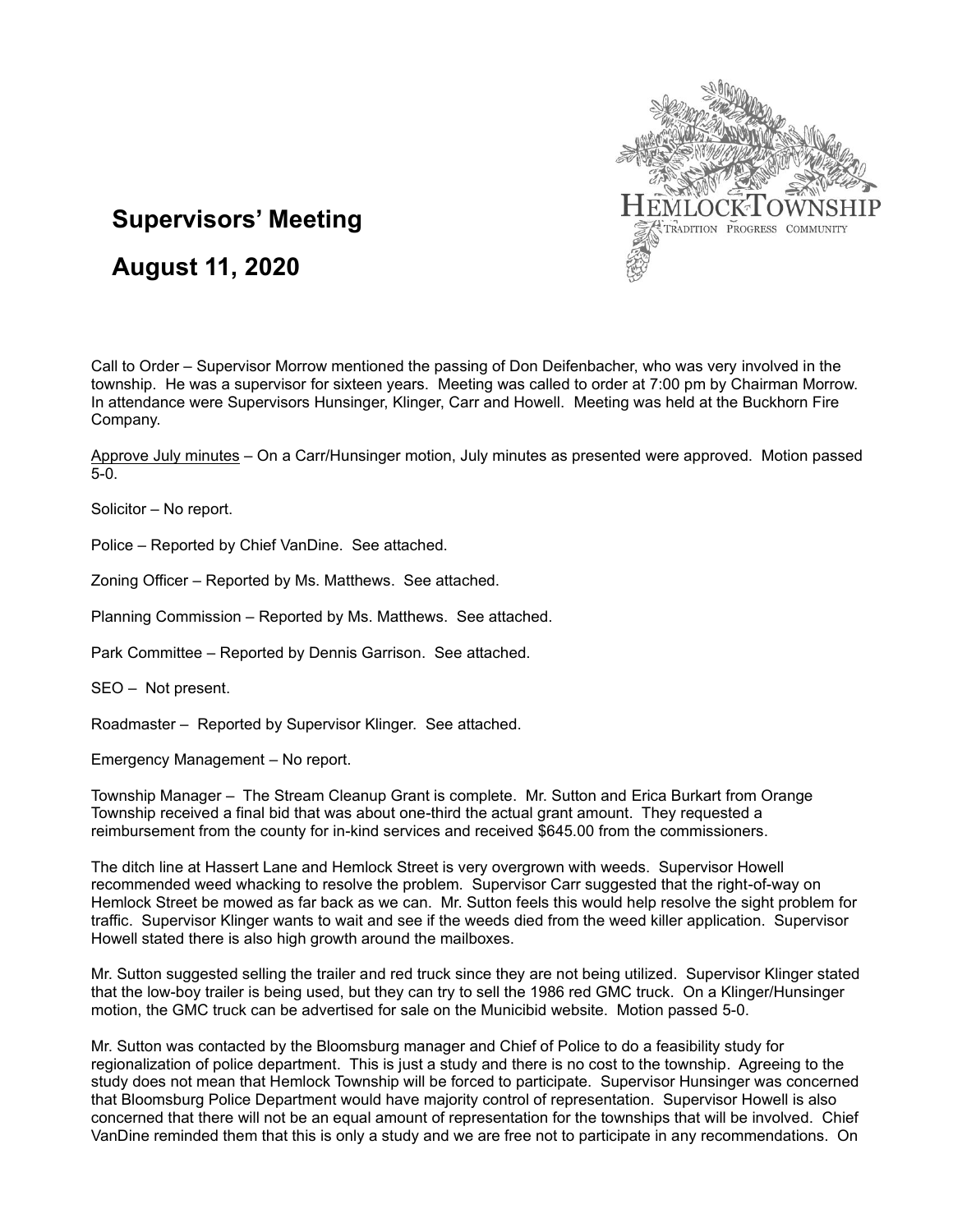a Klinger/Morrow motion, the feasibility study should be allowed. Motion passed 4-1, with Supervisor Howell voting against.

Mr. Sutton presented the financial report. See attached.

#### **Citizen's Comments:** None.

#### **Old Business:**

- 1. **Walnut Street/Drinker Street** At the July meeting, the road crew was asked to remove stumps, level and place grass seed as well as removing several small bushes from a vacant lot on Walnut Street. So far, none of this work has been completed. Supervisor Klinger stated they were busy on other projects. Discussion followed and Supervisor Morrow requested that the work be done prior to the September meeting.
- 2. **Landscaping – Township Building** Ken Wenner advised Mr. Sutton that the boy scouts would do the landscaping as a community project. The township would need to pick up the cost of materials needed. On a Howell/Carr motion, if landscaping will be done by the scouts as a community project, the township will pay for the materials. Motion passed 5-0.

### **New Business:**

- 3. **Preliminary/Final Subdivision Plan – Lover Drive** The lots are owned by Christopher Welsh. A little over four acres and split in half. On lot is already developed and the other is getting a sewer module. Requesting conditional approval pending county comments, signature and notarization and sewer module. The sewage module is ready for review. On a Hunsinger/Carr motion, conditional approval is given. Motion passed 5-0.
- 4. **Erwin property – Drinker Street** The Erwin properties on Drinker Street have been donated to the township. We have paid school/property tax for 2020. Mr. Sutton filed for tax exemption for 2021.
- 5. **Full time vs. Part time Employment** An employee of the township has been working 32 hours per week as a full-time employee. Our policy manual states that the requirement for full-time is 35 hours per week. Mr. Sutton presented several possibilities for 32 hours a week: permanent part-time who works 52 weeks per year would be given 32 hours a year paid vacation not to be carried over, and four-fifths of sick time and personal time and provide single health care benefits with the township paying fifty percent of the cost. Supervisor Klinger felt that all benefits should be offered to permanent part-time and made a motion to contact PMRS and change full-time to 32 hours per week. PMRS stated that the township can use whatever hours they decide to define full time and informed Mr. Sutton that the auditor general requires 35 hours in order to receive grants or loans. Supervisor Klinger then rescinded his motion. After further discussion, it was decided to table the discussion to allow Mr. Sutton to get more information and then have a workshop session.
- 6. **Autotore Subdivision Extension** Ted Oman has requested a 90-day extension for the Autotore subdivision so he can record the plans. The plans were already approved. On a Klinger/Hunsinger motion, extension was granted. . Motion passed 4-0 with Supervisor Morrow abstaining. As a realtor, Supervisor Morrow may have financial gain from Mr. Foust's projects.
- 7. **Cristian Foust letter of credit reduction** Mr. Foust is asking for a reduction in his letter of credit for the townhouses along Schoolhouse Road. Our engineer agreed that a reduction is appropriate. There still are current landscaping issues, so it will just be a partial reduction. We will receive the paperwork from our engineer with his recommendations. On a Car/Hunsinger motion, reduction approval is given based on Andrew Keister's comments. Motion passed 4-0 with Supervisor Morrow abstaining. As a realtor, Supervisor Morrow may have financial gain from Mr. Foust's projects.